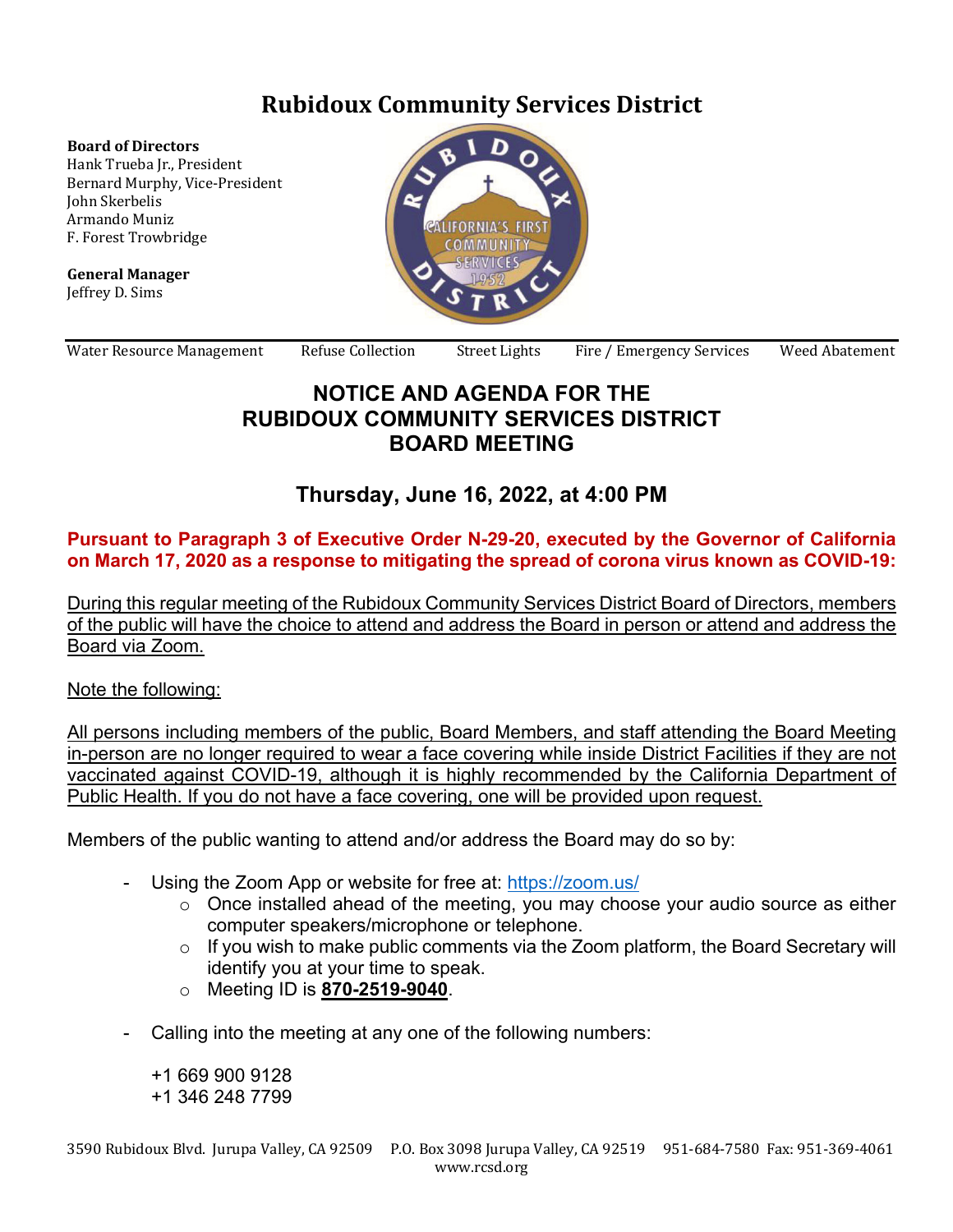+1 301 715 8592 +1 312 626 6799 +1 646 558 8656 +1 253 215 8782

Only one person at a time may speak by telephone and only after being recognized by the Secretary of the Board**.** 

- **1.** Call to Order Hank Trueba Jr., President
- **2.** Pledge of Allegiance
- **3.** Roll Call
- **4.** Approval of Minutes for the May 19, 2022 and June 2, 2022 Regular Meetings
- **5.** Consideration to Approve June 17, 2022, Salaries, Expenses and Transfers
- **6.** Public Comment

 Members of the public are encouraged to address the Board of Directors. Anyone who wishes to speak on an item not on the published agenda must submit a comment request card to the General Manager or designee. Each speaker should begin by identifying themselves for the record and is allowed up to three-minutes.

 No one may give their time to a speaker during the public comment period of the meeting. It is requested that all present refrain from any action that might disrupt the orderly course of the meeting. Coarse, crude, profane, or vulgar language, or unsolicited comments from the audience, which disrupts or disturbs the Board meeting, may result in exclusion from the meeting.

 The Ralph M. Brown Act, Government Code 54950, et. seq. prohibits members of the Board of Directors from taking formal action or discuss items not on the published agenda. As a result, immediate response to public comment may be limited.

- **7.** Correspondence and Related Information
- **8.** Manager's Report (Second Meeting each Month):
	- a) Operations Report
	- b) Emergency and Incident Report
	- c) Follow up to questions at prior Board Meeting and other updates